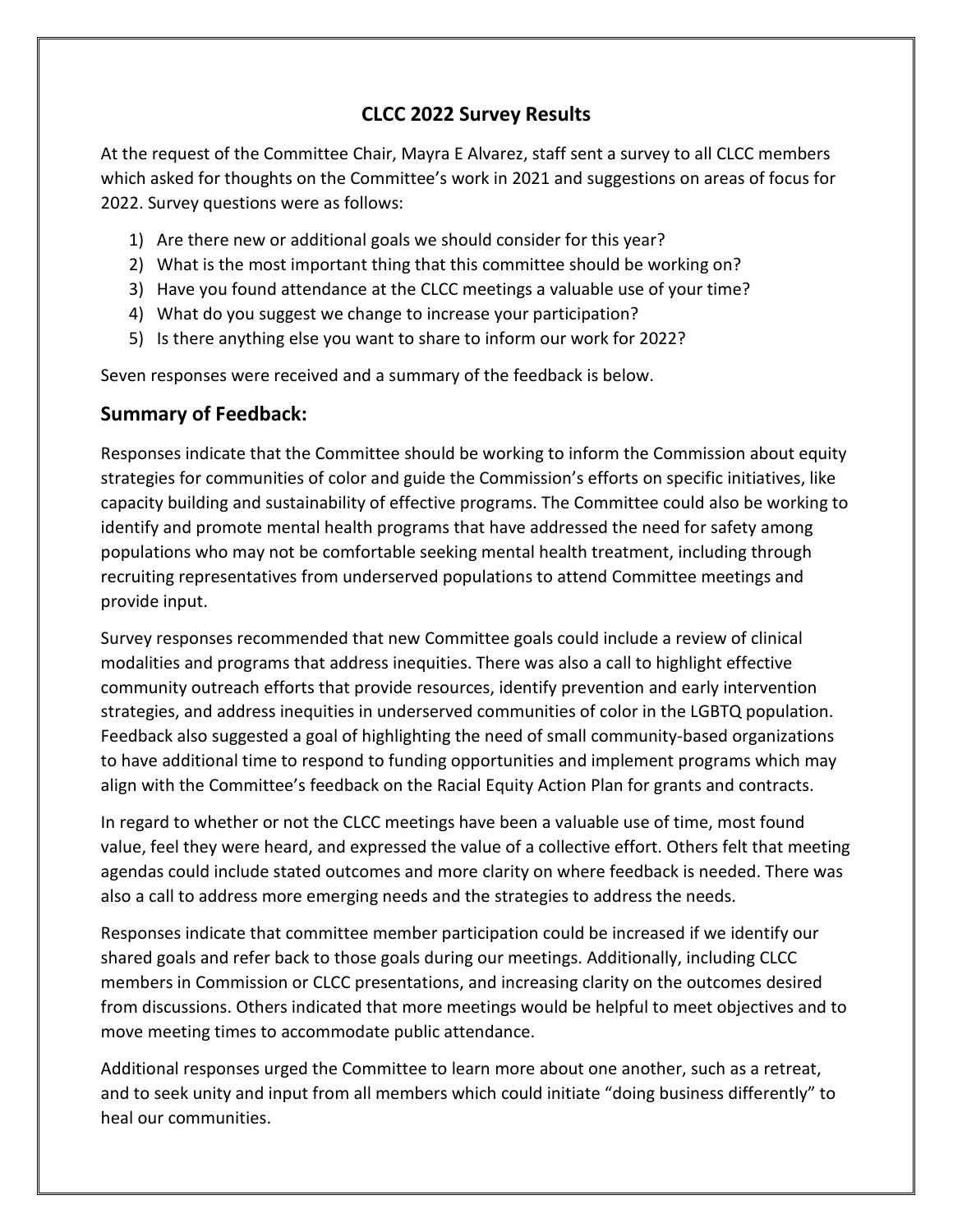# **Specific Feedback from the Survey:**

### **Are there new or additional goals we should consider for this year?**

*-The implementation of clinical modalities/programs that help to reduce/address inequities.*

*-None at this time*

*-Wellness Events/Pop-ups for communities to provide resources during the continuation of the pandemic?*

*-Support modifications in MHSA funding for small organizations so that entry-level points are reachable by community-based organizations; this includes securing grants payment periods.*

*-Practical strategies to improve prevention and early intervention outreach to underserved populations that also provide adequate time for behavioral health providers to apply for funding and implement given the current staffing challenges*

*-Addressing Equity in underserved communities of color in the LGBTQ populations.*

#### **What is the most important thing that this committee should be working on?**

*-Have Equity for all communities of color is the most important*

*-Providing informed decisions about health equity programs to the Commissioners*

*-Being a direct voice for the MHSOAC providing input or additional perspectives actively.*

-The most important thing is that we are committed to advocate for continued capacity building funding *around the organizations' sustainability and growth.*

*-Recommendations for ensuring that underserved populations feel safe to look for services in our mental health systems- including undocumented, limited English proficient, gender diverse, neurodiverse, homeless individuals*

*-Creating a recruitment plan for underserved communities to participate in committee work and to be more inviting to those who are not currently at the meetings.*

#### **Have you found attendance at the CLCC meetings a valuable use of your time?**

*-Sometimes we use too much time in discussing the same topic, we need to set up time for every topic.*

*-Yes.*

*-Very proud and appreciative of the opportunities and experience I have gained so far. I feel like I'm being heard and contributing. Sitting at the table gives unique and rare chances.*

*-Yes, increased our collective efforts to ensure more equitable practices to serve our communities.*

*-Not really. I'm not always sure what the person who developed the agenda has in mind as the outcome of the meeting. If the outcome were stated, that could make it easier to participate, so then saying the outcome of this presentation is that we'd like to hear your feedback whether or not you think this program should be implemented at the state level and why? Something like that would be really helpful because I'm always feeling like I have to guess what the reason is that certain items were included on the agenda.*